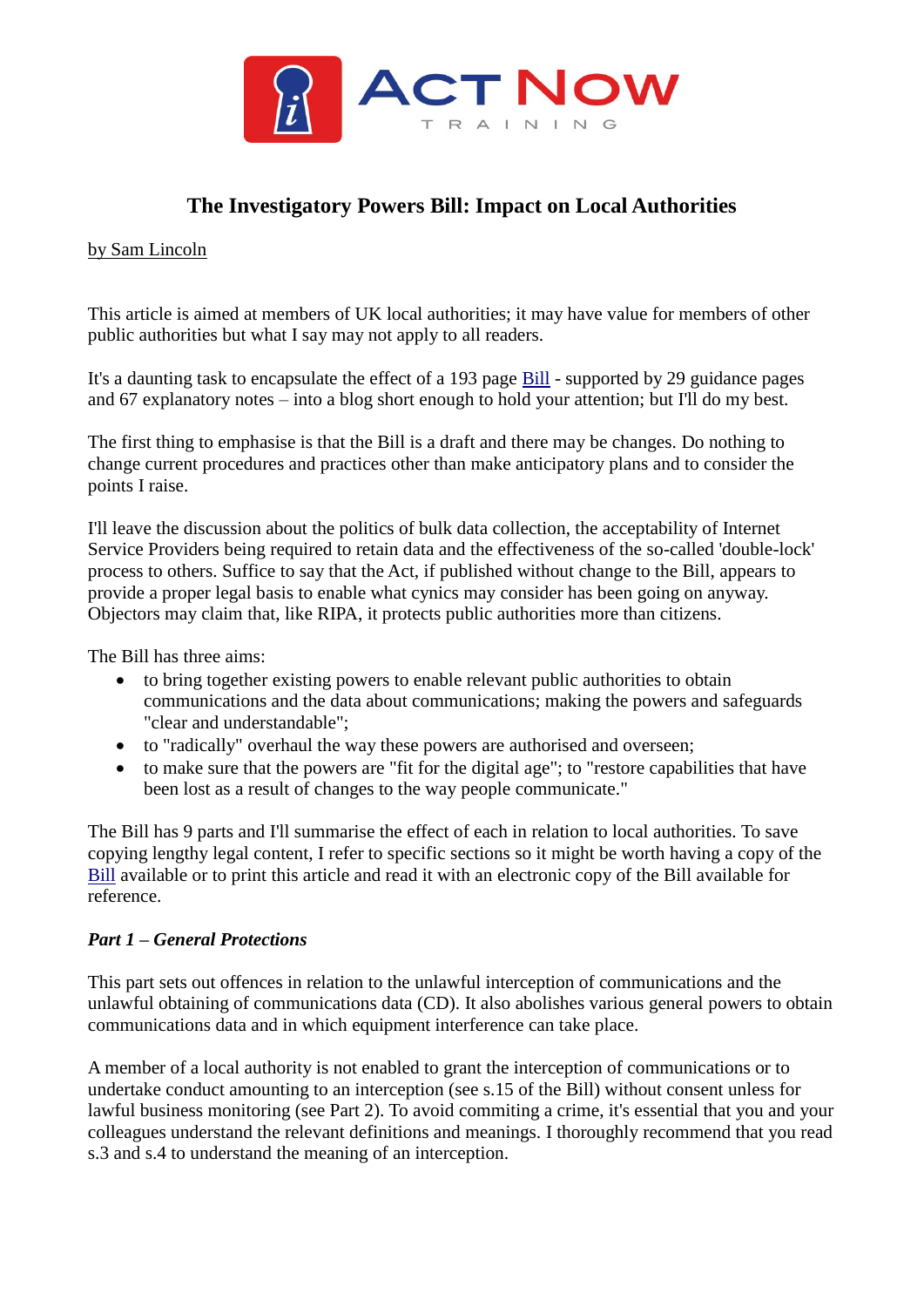

In effect you are committing an offence if, without lawful authority or the consent of a person with a right to control the operation or system, you intentionally intercept any communication in the course of its transmission by means of a public or private telecommunications system or public postal service.

Interception includes modifying or interfering with the system or its operation and monitoring transmissions with the effect of making some or all of the content available to a person who is not the sender or intended recipient.

'In the course of transmission' is clarified and means any time when the communication is being transmitted and any time when it is stored in or by the system (whether before or after its transmission).

Section 4 clarifies that any communication broadcast for general reception may be intercepted without a lawful interception warrant. But do not discount the possibility that a RIPA Part 2 authorisation (directed surveillance or CHIS) might be appropriate if the relevant criteria are met.

For your information, to allow for concerns regarding so-called 'mass surveillance', s.5 introduces specific types of interception warrant:

- a targeted interception warrant (TIW);
- a targeted equipment warrant (TEW);
- a bulk interception warrant (BIW); and
- a bulk equipment interference warrant (BEIW).

Since members of a local authority are not enabled to authorise an interception of any type, you should know that even if a crime is not committed, the new Investigatory Powers Commissioner (IPC) may serve a monetary penalty notice on a person if the conditions set out in s.6(3-4) apply. Note that the penalty notice will be served against the individual and not the organisation.

Probably of more importance to you and your colleagues is s.8 which introduces the new offence of knowingly or recklessly obtaining CD from a telecommunications or postal operator without lawful authority. If found guilty you could be imprisoned.

# *Part 2 – Lawful interception of communications*

There are two occasions when a local authority may conduct an interception without a Chapter 1 warrant:

- when consent has been provided by the sender or intended recipient. But in this scenario the conduct may not take place without a valid authorisation under RIPA Part 2 or RIP(S)A Part 2 (see s.32); or
- for lawful business monitoring (see s.34).

# *Part 3 – Authorisations for obtaining Communications Data (CD)*

It is vital that you read and understand the definitions at s.193. New terms such as Entity Data, Event Data and Postal Data are introduced which help to determine what CD is. I appreciate that the definitions are very legal but you do need to get your head around them.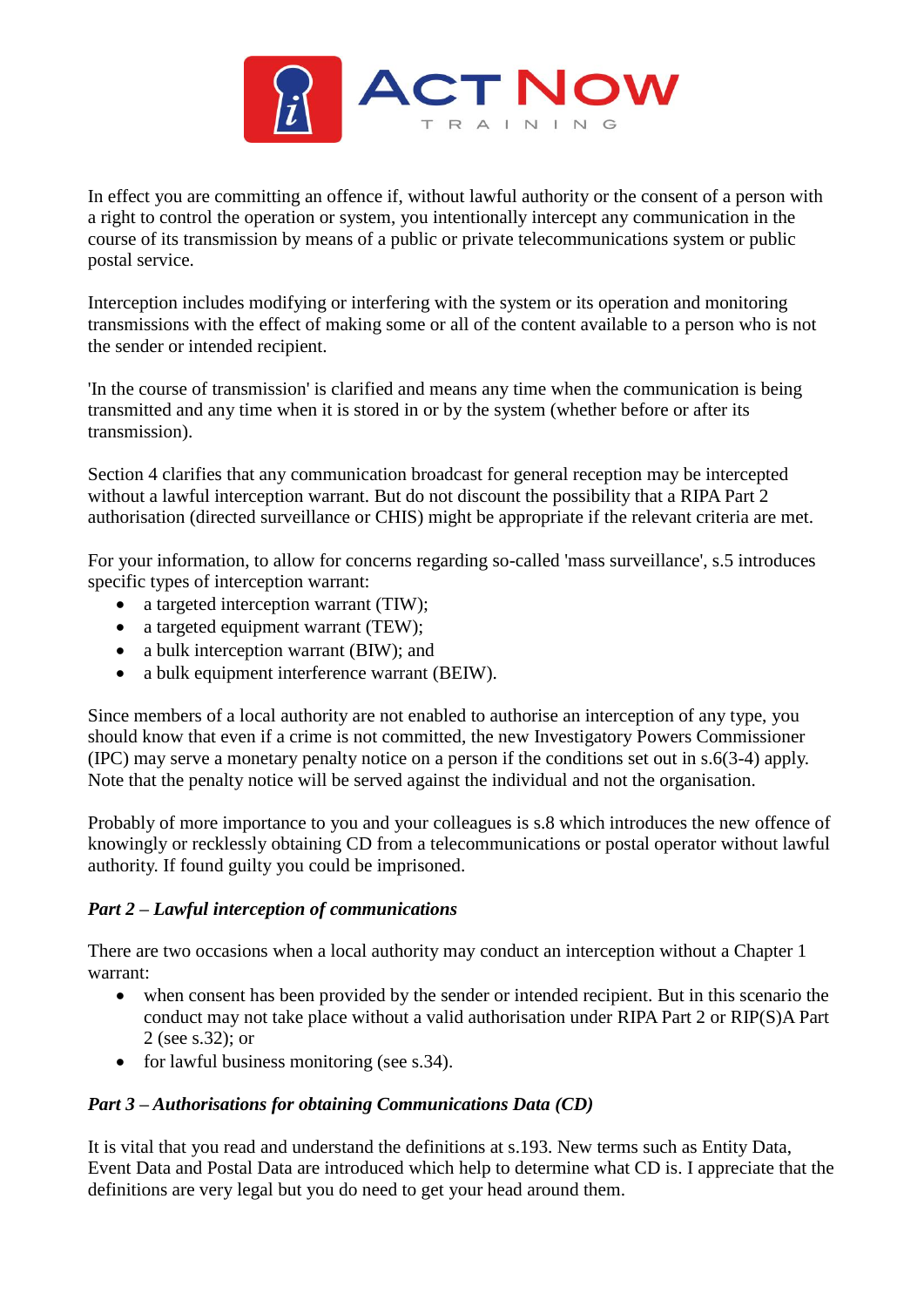

I do not find local authorities included in Schedule 4 (Table of authorities and officers) but s.57 confirms that a local authority is enabled to obtain CD but only if necessary for the purpose of preventing or detecting crime or the prevention of disorder and that the conduct authorised is proportionate to what is sought to be achieved.

A local authority authorisation to obtain CD may only be granted:

- by a designated senior officer who holds the position of director, head of service or service manager or higher;
- **after consultation with a person who is acting as a single point of contact (SpoC)** unless in exceptional circumstances such as a threat to life or emergency.
- **if the local authority is party to a published collaboration agreement certified by the Secretary of State** (s.63 sets out the requirements); and
- to a person who is an officer with a local authority which is a supplying or subscribing authority under a collaboration agreement.

My emphasis in bold highlights that these are new requirements. I suspect that they will not be changed so it would be wise to start preparations to prevent inhibiting investigations when the Act is published.

A local authority designated senior officer may not grant an authorisation for the purpose of obtaining data already held by a telecommunications operator and which is, or can only be obtained by processing, an internet connection record (see s.47(6)).

Each local authority authorisation must be approved by a judicial authority (as described in s.59(7)) and will not take effect until it has been approved. (Section 59 sets out the conditions for approval).

The conduct that may be authorised is set out in s.46.

Section 48 sets out the procedure to be followed. No significant change to the current practice of writing an authorisation which includes *specific* detail. I emphasise the need to specify because too often detail was missing in authorisations that I examined when inspecting public authorities. It is my contention that authorisations which lack detail should not be considered valid (but that's probably the subject of a later blog!).

Each authorisation lasts for one month and may be renewed at any time before it ceases to have effect. Note that the period commences at the time it is granted not at the time it is approved.

Section 65 provides similar protections to those provided by RIPA s.27 – namely that conduct that is in accordance with, or in pursuance of, an authorisation is lawful for all purposes. I would prefer that the word 'valid' precedes authorisation because an authorisation which does not meet the standards set out in legislation (particularly with regard to describing, specifying and articulating proportionality) should not, in my humble opinion, be regarded as valid. Just sayin'!

# *Part 4 – Retention of CD*

This Part relates to the retention of data for 12 months by service providers.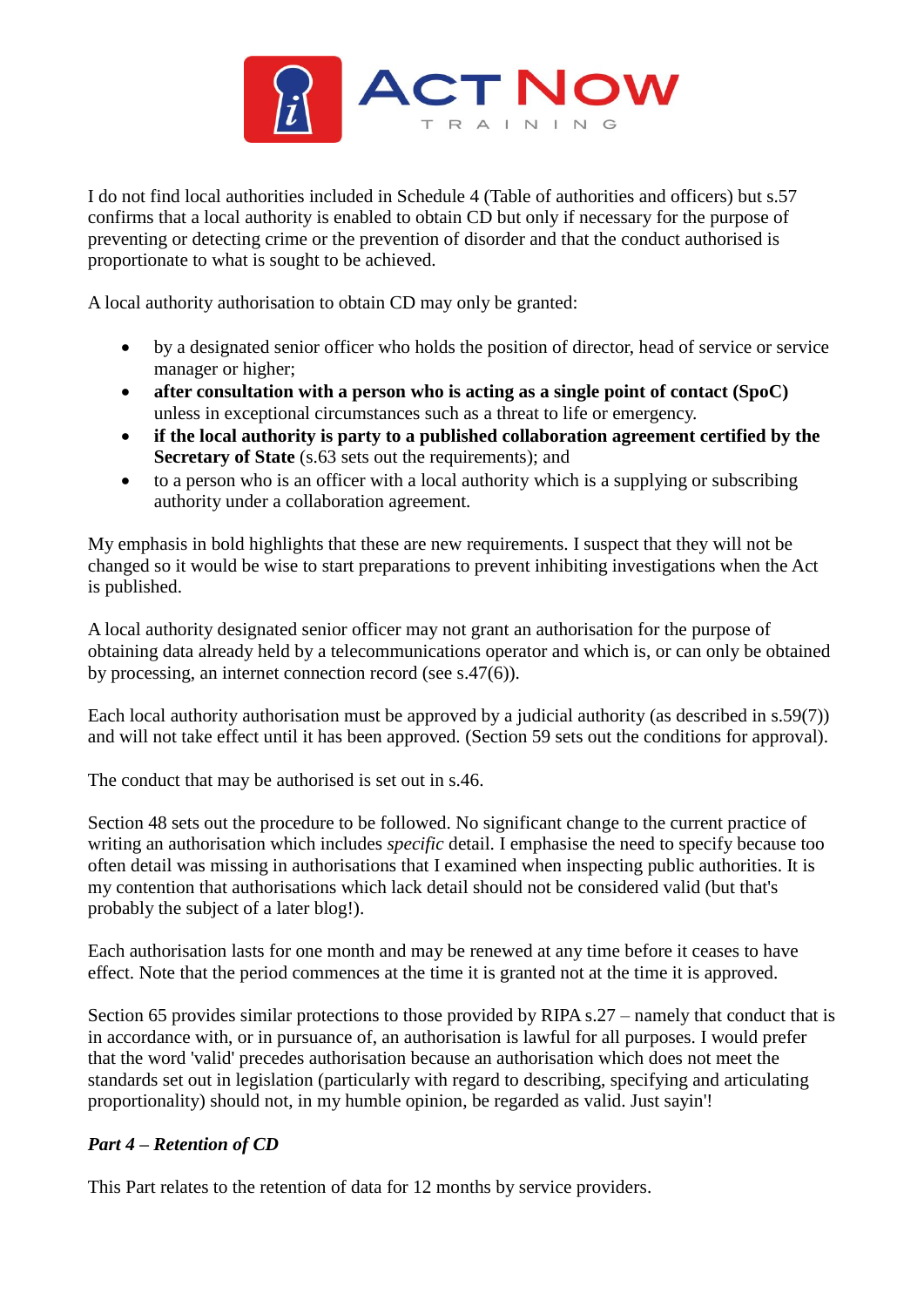

For your purposes, it is wise to destroy all CD as soon as it is no longer required. When cancelling an authorisation, it is best practice for the Designated Senior Officer to provide express direction in this regard. Verifying in an auditable way that the direction has been followed is also best practice.

# *Part 5 – Equipment interference*

A local authority is not enabled to apply for an equipment interference warrant.

# *Part 6 – Bulk warrants*

A local authority is not enabled to apply for bulk warrants.

# *Part 7 – Bulk Personal Dataset (BPD) warrants*

A local authority is not enabled to obtain bulk BPDs.

In essence there is no change to your current obligations in compliance with the Data Protection Act 1998.

#### *Part 8 – Oversight arrangements*

The Act will abolish the Interception of Communications Commissioner, the Intelligence Services Commissioner and the Surveillance Commissioners combining them into a single body of Judicial Commissioners headed by an Investigatory Powers Commissioner (IPC).

His main oversight functions are set out in s.169 and include all of the functions of his predecessors. But there is an interesting set of clauses (ss.5-7) which my legal contacts tell me is unusual. There is specific direction relating to what a Judicial Commissioner may not do. This is not an appropriate place to discuss this but some might say the direction interferes with judicial independence and encourages Judicial Commissioners to back off when it is claimed that their inquiry interferes or inhibits operations. I cannot envisage a scenario when a local authority would be so bold!

In my capacity as an ex-inspector, I am disappointed that a Judicial Commissioner may not keep under review the exercise of any function by a judicial authority (s.169(4)(b)). Since a judicial authority includes any JP, it suggests that the IPC may find it difficult to comment on the performance of those who approve local authority authorisations. My concern is that JPs who approve inadequate authorisations undermine the standards properly set by the oversight body. In my opinion, JPs must be encouraged to undertake relevant training.

You should note that the IPC will have - in addition to providing approval, audit and inspection functions - a duty to conduct investigations and to inform individuals who have been subject to serious errors by public authorities. However, the IPC and Investigatory Powers Tribunal (IPT) must agree that the error is serious and that it is in the public interest for the person concerned to be informed. I doubt that there will be many instances which meet the exacting conditions but you should be aware that a public authority must be asked to make a submission to the IPT if an error report is contemplated. However, all errors (whether or not reported to the person concerned) will be included in an Annual Report made available to the public.